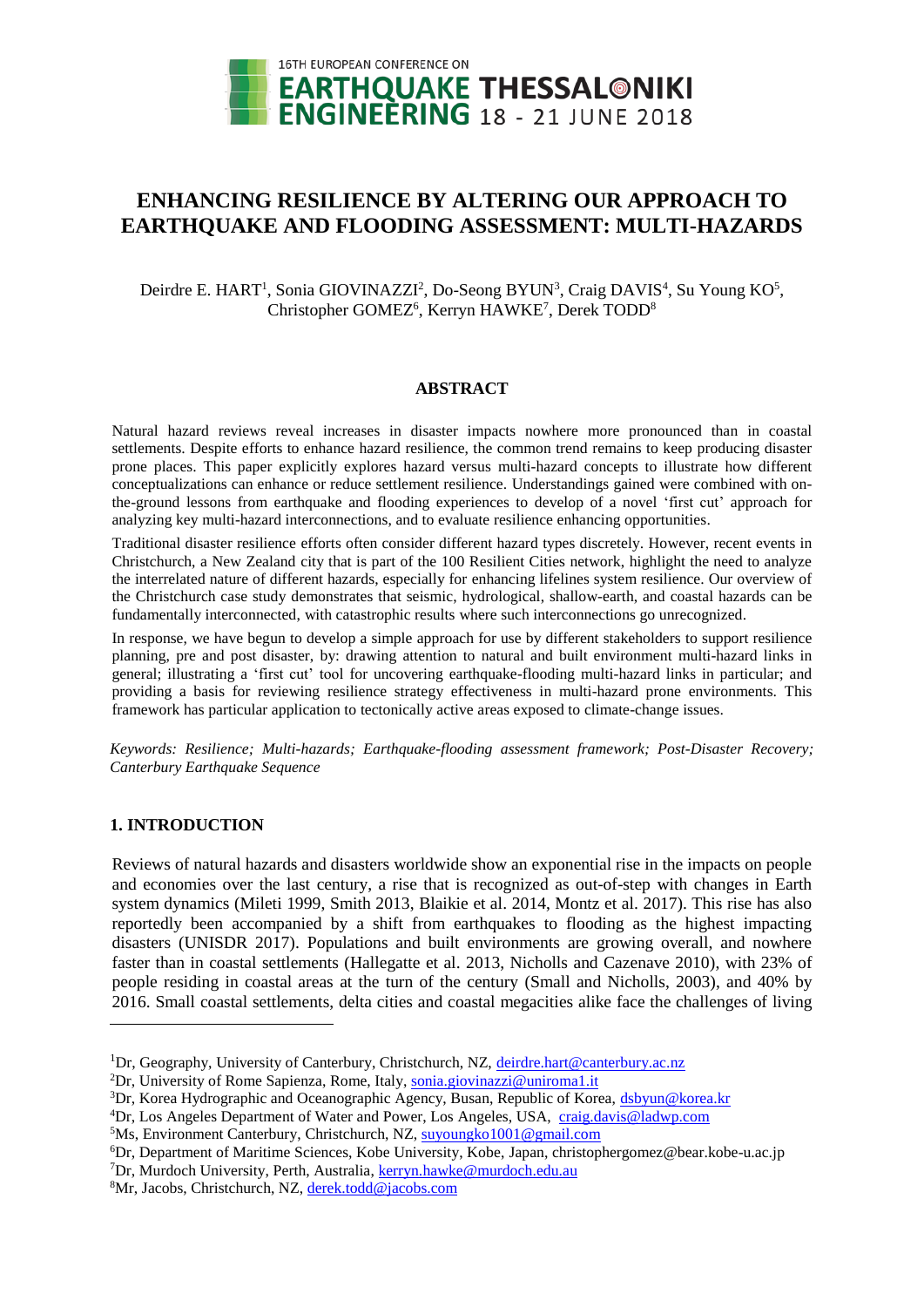in environments characterized by natural and altered processes of coastal erosion and sediment budget dynamics; inundation under periodic extreme tides, storms, and/or inter-annual to inter-decadal ocean-atmosphere dynamics; pluvial and fluvial flooding; salinization, subsidence, relative rises in sea and groundwater levels; as well as accelerating absolute sea level rises and changes in storm and ocean conditions as a result of anthropogenic climate change (Pelling and Blackburn 2014). Around the Pacific and Indian Oceans, many coastal settlements face the added challenges of living with direct and/or cascading seismic hazards (Berz et al. 2001, Dilley 2005, Hart et al. 2015, Kamat 2015).

For each of the abovementioned environmental phenomena and processes, our sub-discipline specific knowledge, understanding, data records and prediction capabilities are ever improving with time and advances in measurement and modelling techniques in the geophysics, hydrology, seismic engineering and atmospheric sciences. Meanwhile several initiatives driven by collectives such as the Intergovernmental Panel on Climate Change (IPCC), the C40 Cities and its Connecting Delta Cities (CDC) network, and the 100 Resilient Cities organization have elevated the sharing and dissemination of best-practice adaptation and resilience enhancing approaches to a global scale. Urban resilience refers to "*the ability of an urban system and all its constituent socio-ecological and socio-technical networks across temporal and spatial scales to maintain or rapidly return to desired functions in the face of a disturbance, to adapt to change, and to quickly transform systems that limit current or future adaptive capacity*" (Meerow et al. 2016, p39). But despite the best efforts of multiple fields of experts to enhance the resilience of human settlements to natural hazards, the commonly acknowledged trend has been the continued development and creation of disaster prone environments (Kamat 2015).

Over the last half century there has been an expanding discourse seeking to explain the everincreasing impacts of natural hazards on human settlements. Explanations have emerged and evolved, including realizations of the limits of responses founded in 'nature control' paradigms, and of underrepresentation of human factors in our analyses of disasters, including culture, socio-economics, planning and politics, playing a central role in the vulnerability of coastal settlements (Adger et al. 2005). More recently, United Nations initiatives such as the Hyogo Framework for Action (2005- 2015) and the Sendai Framework (2015-2030) have sought to coordinate communities of interest on a global scale and to reduce disasters by encouraging better data collection and use, common standards and targets, and legally-based instruments for disaster risk reduction.

This paper contributes to efforts to understand why impacts from natural hazards have been growing in coastal settlements worldwide by addressing how our framing of natural hazards in general, and of earthquake and flood hazards in particular, can directly affect our capacity to design, build and maintain resilient urban environments. Natural hazards associated with earthquake and flooding events are traditionally conceptualized distinctly, as 'geological' and 'hydrological' phenomenon. In response to lessons learned during recent disaster and recovery processes in New Zealand, we explore 'multi-hazard' concepts to illustrate how different ways of understanding hazards can either enhance or reduce settlement resilience. That is, we review literature on how differences can arise in how we approach earthquakes and flooding through 'hazard' versus 'multi-hazard' lenses. Next we use a simple multi-hazard lens to begin to develop a 'first-cut' method for analyzing the key interactions that exist between earthquakes and flooding, interactions that need to be accounted for to plan, design and manage resilient settlements and lifelines systems.

## **2. METHODOLOGY**

Our approach to the challenge of understanding the roles of earthquakes and flooding in modern built environments, including lifelines systems, begins with a basic reframing of hazard conceptualizations and, thus, ways of identifying opportunities for building resilience. Through literature review, we critique traditional hazard (3.1.1) versus multi-hazard (3.1.2) ways of understanding human environments, and multi-hazard assessment framework (3.1.3), drawing out specific lessons that are pertinent to our earthquake-flooding case study. Then we review information on the case study: the Christchurch city experiences of the Canterbury Earthquake Sequence (CES) and post-earthquake flooding landscape (3.2.1). Finally we describe a simple, 'first cut' framework (3.2.3) for predicting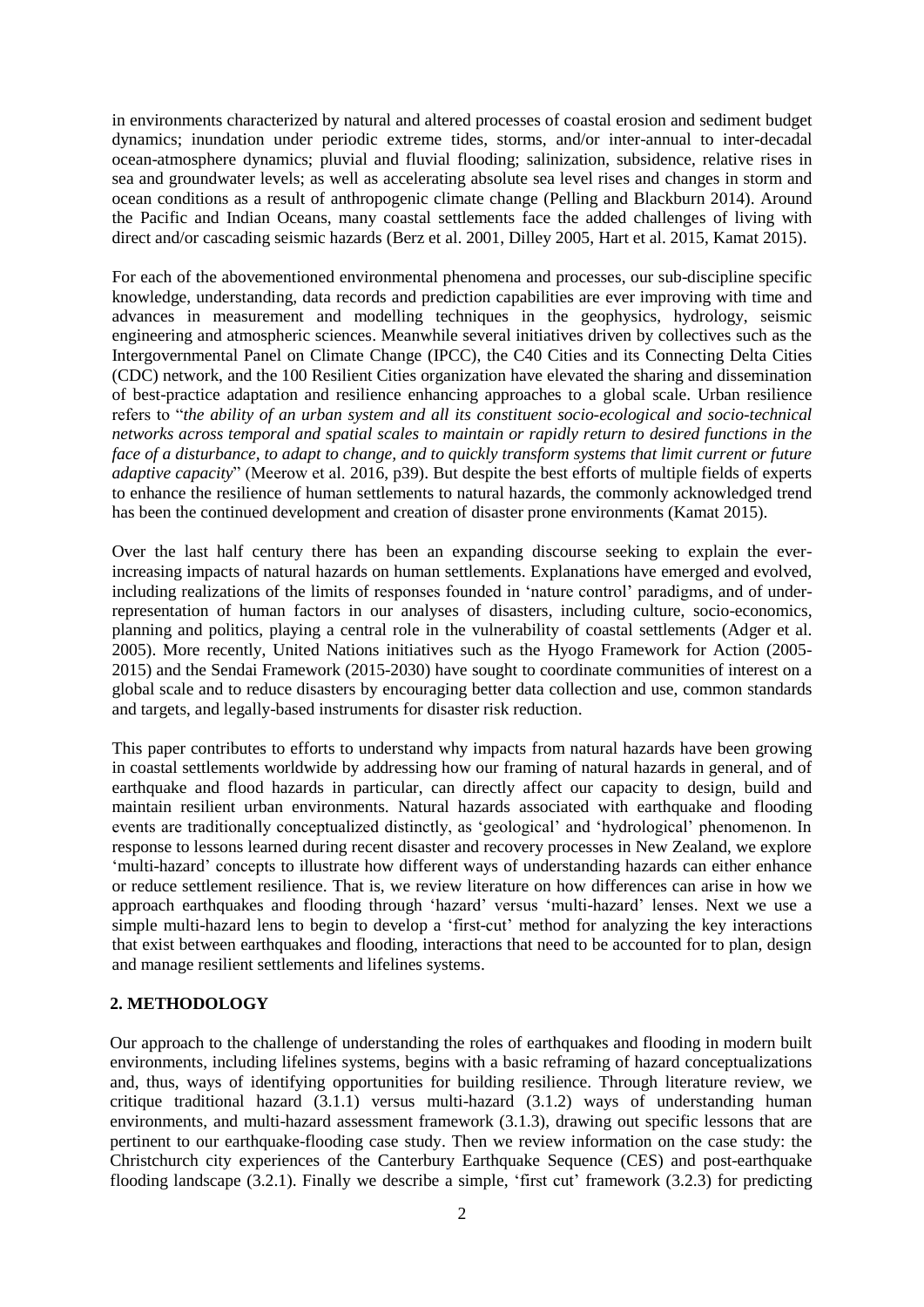and measuring multi-hazard connections between earthquake and flooding hazards, with a particular focus on those that can affect urban drainage system resilience. This framework is structured around 2 steps. Step 1 involves tabulating the main physical and built environment elements involved in each hazard phenomenon, then identifying those via which multi-hazard connections might exist. For our case study, the main categories of natural and built environment components that make up earthquakes and their associated hazards, and different types of flooding hazard were tabulated. Step 2 analyzed the nature of each potential multi-hazard interaction, categorizing interactions as those that might increase and/or decrease the intensity or effects of the primary hazard. All interaction timescales were included, such that a multi-hazard interaction may occur before, after or coincident with an event of the hazard under consideration. Our discussion explores the broad implications of each of the above identified multi-hazard interaction to reveal where potential resilience gains and losses might exist.

## **3. RESULTS**

## *3.1 Literature Analysis*

## *3.1.1 Tensions Arising With Traditional 'Hazard' Approaches*

Not all hazards are interrelated and not all places are subject to multiple types of hazard within human timeframes. However, most natural hazards manifest as interactions between human systems, including built environments, and some combination of the geophysical, geomorphic, hydrological atmospheric, and/or biological processes operating in Earth's inherently interconnected system. These interconnections mean that few types of natural hazard operate independent of other hazards. This is especially true of natural hazards in coastal plain settlements, since coastal environments, by definition, are the interface between terrestrial and marine systems, places where a plethora of marine, coastal and terrestrial processes (and thus natural hazards) occur and interact.

Traditional strategies for building resilience to natural hazards and disasters have typically focused on discrete, supposedly disconnected hazard types. In such approaches, natural hazards are divided into process groups such as geophysical (e.g. earthquake, tsunami, volcanic eruption, landslide, snow avalanche), shallow earth (e.g. regional and local subsidence and uplift, erosion, mass movement), hydrological (e.g. flood, drought), atmospheric (e.g. extreme wind, hail, snow, lighting, thunderstorms, medium to longer term climate change), and biophysical (e.g. wildfire) (Gill and Malamud 2014). Natural hazard risk approaches commonly deal with just one of these hazards or hazard groups, including assessing the vulnerability of human use systems to that hazard or hazard group (Hart 2016).

As human knowledge and technical capabilities have grown over the last century, the study of specific natural hazards or hazard groups, including infrastructure design responses, have become increasingly specialized fields (Ger 2010). A quick web search reveals a situation where numerous professional societies, divisions within central and local governments, research institutes and international gatherings focus on advanced understandings of, and developments within the science of and engineering responses to individual hazard phenomena. Due to the high level of advancement, detailed knowledge and discipline specific modes of communication, the experience of engaging with any such science or engineering community by outsiders from 'different' specializations can range from enlightening to incomprehensible. Such advanced specialization can lead to the impression that '*we now understand much, and also know much about the gaps that need to be explored'* for each type of hazard, an impression that has oftentimes been (inaccurately) reinforced by media (Alexander 2014, and e.g. Time Magazine 2017, VOX Media 2017).

The above perception of 'advancement' is reinforced by the increasing sophistication of measurement technologies and analysis techniques, including statistical and geospatial. As an example of the former, an international shift is occurring in ways of assessing hazard event likelihood from the use of deterministic to probabilistic based statistical methods (e.g. UNISDR 2017, Todd et al. 2017), but the value of results produced from these techniques is underpinned by our basic ability to frame and gather useful information on the workings of each hazard or disaster phenomenon. As an example of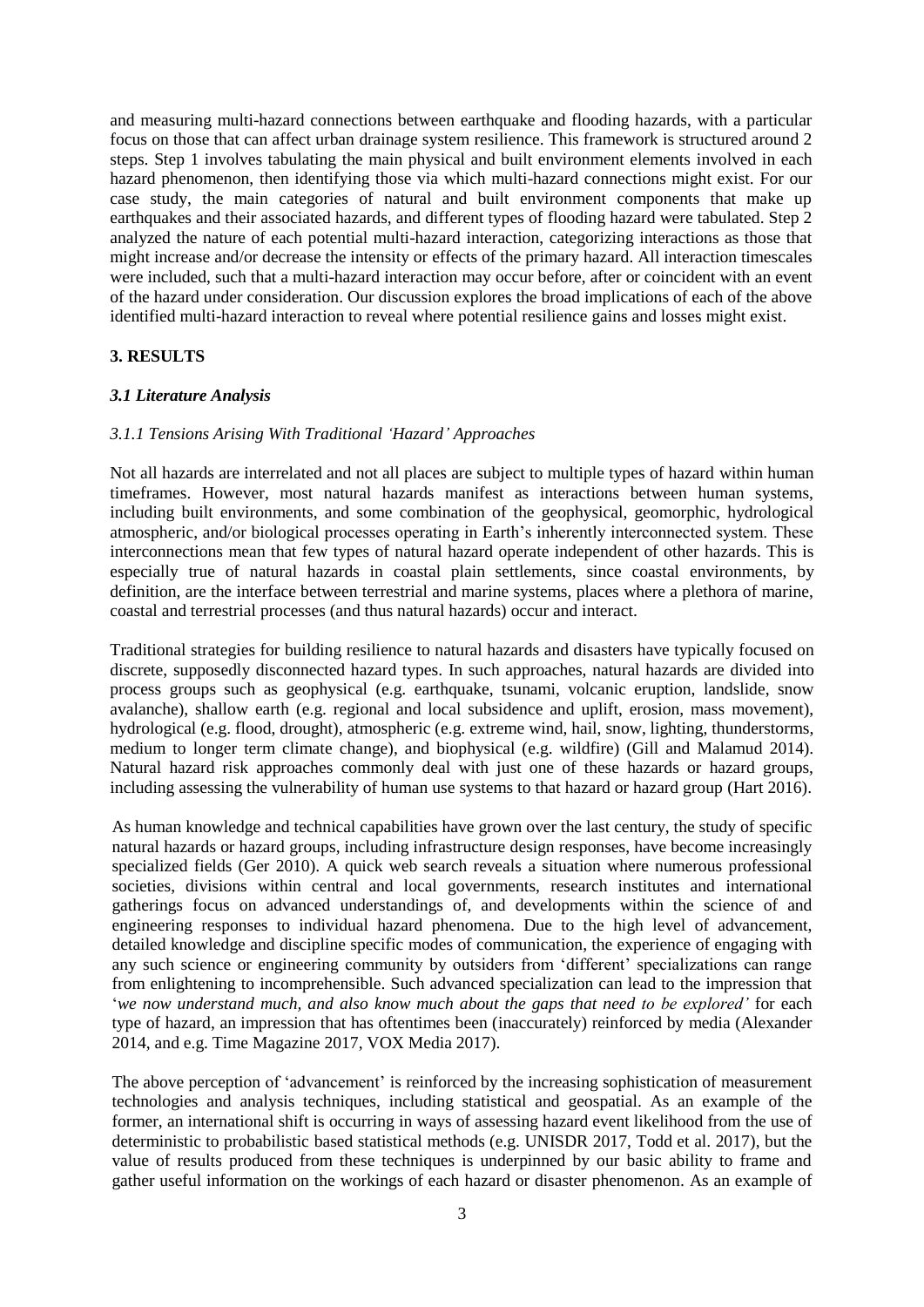the latter, geospatial advances in hazard science are epitomized by the New Zealand Geotechnical database (NZGD 2017), a data collection, storage and sharing platform that arose in response to the Canterbury Earthquake Sequence (CES), or by the level of citizen and official observations of the Great East Japan earthquake and tsunami events (e.g. Jung and Moro 2014, Kaku et al. 2015).

With such resources we are able to build sophisticated hazard models comprising GIS frameworks of the different above and below ground built environment and human factors, and the natural geomorphic and hydrological and geological environment layers that exist within the profile of an individual hazard system. These advanced models are good, but suffer from several issues which can help hide multi-hazard aspects: for example, the increasing specialization is commonly associated with increasing disciplinary siloization and, arguably, with a misperception of increased understanding. The hugely increased availability of data, sensing and response technologies in some countries is also not necessarily associated with safer urban environments. 'Too much', misapplication, or misinterpretation of technology can cause issues as demonstrated in the events surrounding the Tohoku tsunami in 2011. Public misinterpretation of the detailed information broadcast during this March 2011 event has led the Japanese government to simplify its warning scale while the Japanese National Broadcasting Agency, NHK, has also simplified the data provided during its broadcast tsunami warning alerts.

## *3.1.2 Multi-Hazard Approaches*

Here we must address differences in what is meant by the terms 'multi-hazard' and 'hazard', and why these differences matter for those trying to understand, plan and build resilience to natural hazards into contemporary coastal and other settlements. Budimir et al. (2016) proposed a UNISDR definition of multi-hazard approaches as an "*approach that considers more than one hazard in a given place (ideally progressing to consider all known hazards) and the interrelations between these hazards, including their simultaneous or cumulative occurrence and their potential interactions*"

Often 'hazard' analyses identify two or more hazards operating in a particular area and/or overlay them via a geospatial system, where the hazards are co-located in space but essentially treated independently. The city of Kobe, Japan, for instance, provides an online hazard information platform with a webpage on each of the different river, overland and tsunami flooding phenomena, one page on landslides and debris-flow run-out potentials, and one on earthquakes (Kobe City 2017). In the ward of Nishinomiya, where several landslide run-out hazards exist that could cause river impoundments, this connection is not reflected in the potential flooding maps. In another example, Lamb (1997) reports on a hazard co-location study conducted for the city of Christchurch. This 'multiple or many hazard' report analyzed the various hazard risks facing the city's lifelines systems, and was advanced for its time. In contrast, modern multi-hazard studies go beyond examining spatial co-location to identify the interrelations that exist, and interactions that might occur, between two or more hazards.

The idea of 'multi-hazards' begins with recognizing that many types of hazard are intricately linked as opposed to independent. We would also argue that, in contrast to some hazard research, the concept of multi-hazards conveys a situation where '*despite knowing some things, we have a limited idea of key gaps in our knowledge*'. As such, multi-hazard understandings suggest that single hazard approaches (including multiple hazard ones) can both under- and over-estimate risk, distort management priorities, and/or invoke responses to one hazard which increase vulnerability to another linked hazard (Hart et al. 2015, Budimir et al. 2016, Hart 2016, Hart and Hawke 2016, Todd et al. 2017). Multi-hazard approaches are more challenging due to their complexity and the early state of this research field, but they are also more promising in terms of likely opportunities to build resilience, since their 'interrelated systems' perspective better represents the natural, built and human environments of modern urban settlements (Gill and Malamud 2014, Hart et al. 2015, Budimir et al. 2016).

## *3.1.3 Multi-Hazard Assessment Methodologies*

Multi-hazard assessment is not a new concept, though its track record of application is relatively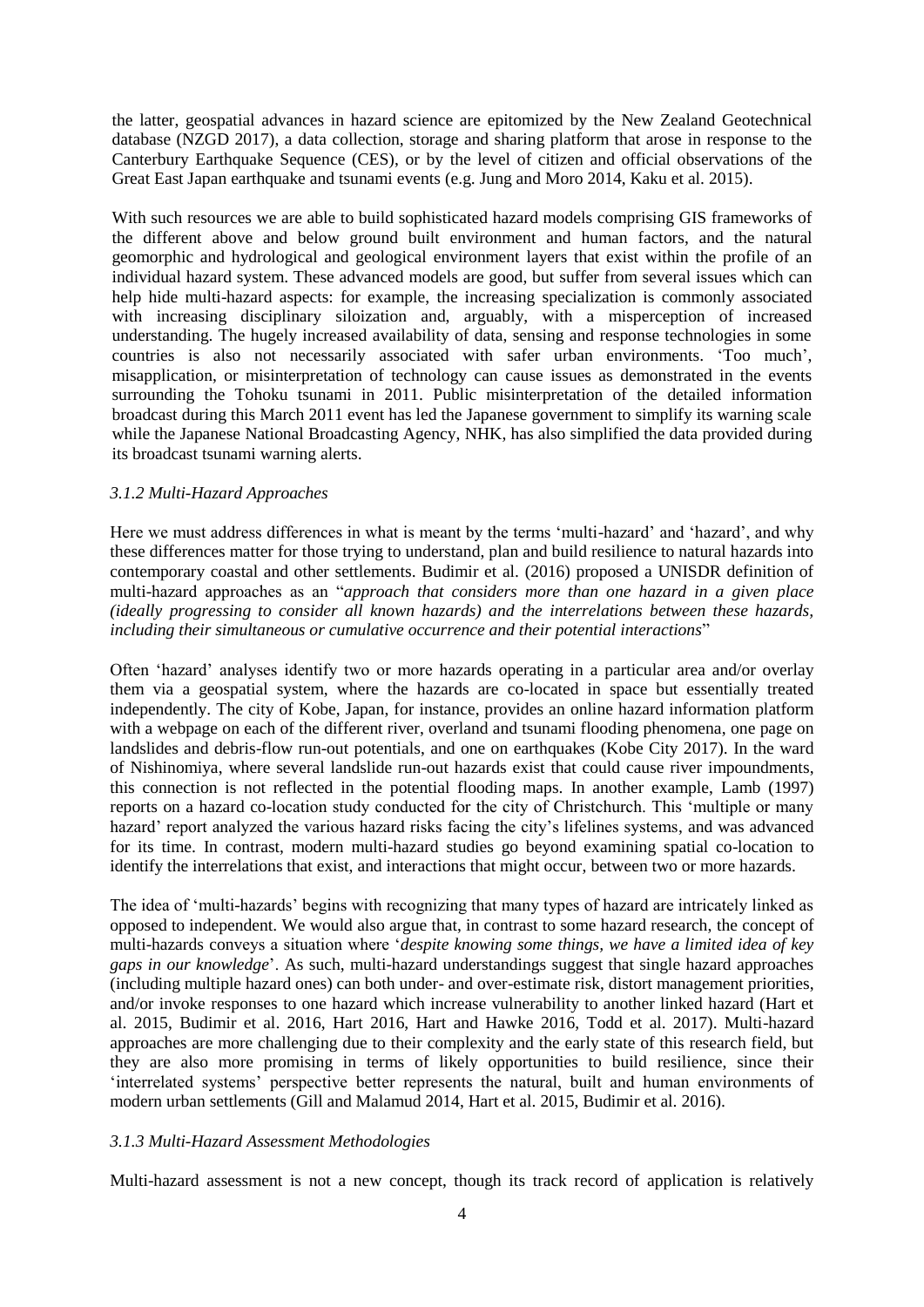nascent. Currently no standard international approach exists for multi-hazard investigations (e.g. compare Smith 2013, Kappes et al. 2012, Gill and Malamud 2014, and Liu et al. 2016). Most analyses are primarily based around a thematic or spatial framework. The simple framework for assessing multi-hazard interactions developed in this paper is largely thematic since it focuses on the intersection of earthquakes and flooding. While it is readily transferable to other locations, the broad procedure is also transferable to other multi-hazard combinations beyond the earthquake-flooding theme, since it is based on examining the commonalities and connections between the different 'layers' of multiple hazards in one environment.

Key terms used to frame the ways in which hazards interact include *spatial co-location*, *temporal coincidence* and *cascades*. Spatial co-location occurs when two or more hazard types affect the same location, regardless of the hazard frequencies or intervals between events. Temporal coincidence is the possibility that two or more types of hazard event can occur at the same time in the same place. Cascades refer to the occurrence of one hazard event, followed some time later by a second type of hazard occurrence, when the first event has altered some condition such that the second hazard is affected (e.g. second hazard triggered, or its effects exacerbated or lessened).

Relating these terms to our case study, the city of Christchurch has long been recognised as subject to the co-location of earthquake and flood hazards, amongst others (Lamb 1997). Changes in geomorphology, built environments and urban management systems after the CES affected the city's subsequent experiences of coastal, fluvial and pluvial flood hazards (i.e. cascading effects, see below and Allen et al. 2014 for details). The likelihood of future flooding has been irreversibly altered by CES events while the potential for future earthquake effects (such as those associated with liquefaction) could vary with any temporal coincidence of elevated groundwater levels, such as occur seasonally and during times of flood (Hart et al. 2015, Davis et al. 2015). The need to systematically capture and understand the details behind some of these interconnections was one of the key motivations behind the development of the framework described in this paper.

Another key aspect of multi-hazards of particular relevance to our earthquake-flooding themed study concerns engineering standards. When standards are designed for single hazards, they are vulnerable to undermining by multi-hazard interactions. The failure of the Tōhoku sea walls represents an example of this phenomenon. These coastal defence structures were designed to withstand waves exceeding the largest historically recorded tsunami and typhoon events along their coasts. In 2011 a larger tsunami event occurred, causing much wave-induced structural damage (Sato 2015). In addition to design event exceedance and direct tsunami damage, other contributing factors to wall failure included the subsidence and seismic motion-induced structural damage during the preceding earthquake. That is, when the waves arrived, some walls no longer met their original design standard. In localities that experienced smaller waves, sunken seawall crown armors and cracked revetments were observed in post-event surveys. In areas that experienced larger waves, many walls were badly damaged and/or swept hundreds of meters overland, such that damage caused by the preceding seismic event was likely masked and potentially underestimated (Kato et al. 2013).

Similar undermining of design standards has been observed in relation to stormwater and flood management systems in Christchurch city (Allen et al. 2014). The CES damaged numerous stop-bank structures, rendering them prone to failure in subsequent flood events. In another example, areas recognised as prone to flooding pre-CES were classified as 'flood management areas' in the district plan, and therein minimum floor levels were mandated to elevate dwellings above typical floodwater elevations. CES induced deformation and subsidence lowered ground surface and dwelling elevations across large parts of the city, including those characterised by shallow groundwater, meaning that the pre-quake standards for flood protection are no longer as effective.

Published multi-hazard assessments typically focus on cascading effects (Liu et al., 2016). Wellknown examples include where earthquakes trigger tsunami, landslides or changes in relative sea levels, or where earthquake- or precipitation-induced landsides lead to the formation of unstable dams (e.g. Budimir et al. 2014, Hart et al. 2015). In their detailed and thoughtful review, Gill and Malamud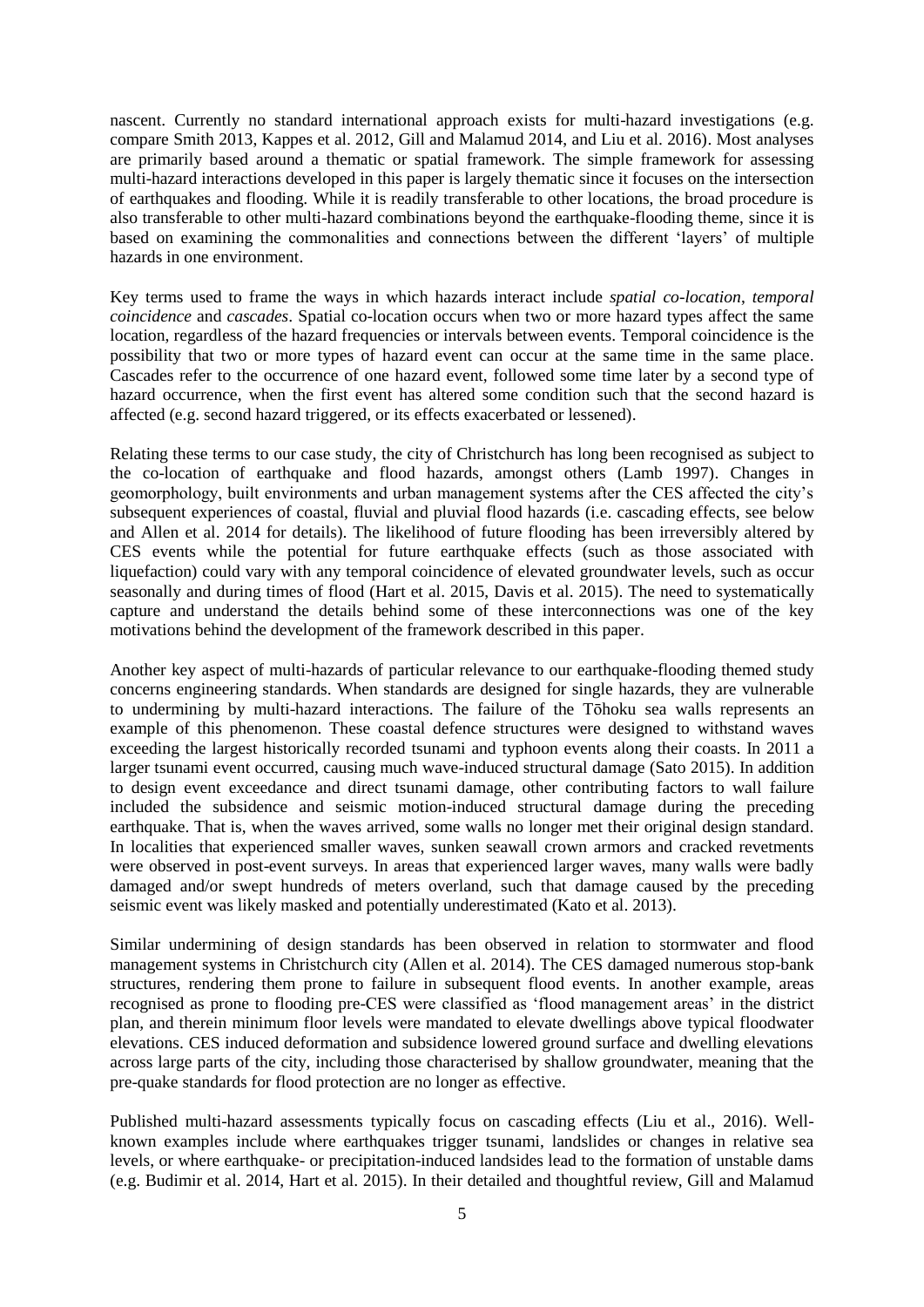(2014) offer additional types of interconnection, such as where the probability of a second hazard is altered due to the occurrence of an initial hazard affecting an environmental threshold, or circumstances in which the risk and impacts from two or more hazards varies according to whether or not they occur together or separately in space or time on any occasion.

One of the difficulties in establishing a multi-hazard assessment approach is that methodologies vary greatly between different natural hazards, so that successfully integrating the analyses of multiple hazards can become a very complex task (e.g. Todd et al. 2017). Difficulties arise when comparing different types of hazard since they are characterized by different natures, intensities, return periods and effects on the environment as well as different intensity measurement methodologies, standards and reference units (Carpignano et al. 2009, Kappes et al. 2012). These issues can be partially, if not fully, addressed via the use of a standardizing classification technique (Menoni et al. 2006).

Gill and Malamud (2014) offer a useful example framework for multi-hazard analyses of natural hazards, based on four steps: namely (i) the identification and comparison of all relevant hazards; (ii) examination of all possible hazard interactions; (iii) investigation of the potential for temporal/ spatial hazard coincidences and (iv) examination of vulnerability dynamics, or how the multi-hazards might impact a community and their options for responding. Liu et al. (2016) outline a similar framework but with an additional stage where multiple hazards' probabilities and potential losses are brought together to assess multi-risks. Other researchers assessing multi-hazards and/or multi-risks employ matrices, vulnerability curves, probability or scenario trees, and/or risk maps (e.g. Carpignano et al. 2009). The present paper is limited to multi-hazard assessment. It should be noted, however, that assessing multirisks in Christchurch forms part of ongoing research that the authors are involved in, concerned with implementing multi-hazard lessons at a local government level to reduce future disaster risks and build resilience in Christchurch city (e.g. Hart and Hawke 2016, Todd et al. 2017).

# *3.2 Case Study Analysis*

## *3.2.1 Description of the Christchurch Context*

The city of Christchurch is located between a large, braided Waimakariri River to the north and Banks Peninsula to the south. Most of the city occupies a broad, gently sloped, low-elevation coastal plain, the surface of which comprises the fringes of land built through Holocene shoreline progradation and fluvial aggradation. This city experienced a series of devastating earthquakes and aftershocks, beginning in September 2010, and known collectively as the Canterbury Earthquake Sequence (CES). From September 2010 to December 2011 alone, six earthquakes occurred with magnitudes between M<sup>w</sup> 5.3 and 7.1, with Peak Ground Accelerations (PGAs) between 0.06 to 1.41 g and Peak Ground Velocities (PGVs) between 3.6 and 81.4 cm.s<sup>-1</sup> across the city and surrounding settlements (Bradley et al. 2014, pp 6-7). Ground deformation, settlement and subsidence during the CES (Quigley et al. 2013) produced relative sea level changes of comparable magnitudes to the climate-induced sea level rise predicted for the next century or more (Hart et al. 2015, Marsden et al. 2015).

In the years immediately following the CES start, certain Christchurch neighbourhood communities reported experiences of flooding hazards that they perceived as markedly altered compared to before the earthquakes. Community disquiet regarding the perceived changes in flooding hazards arose at a time when the city's drainage system was still in its initial repair stages. In response, central government and the Earthquake Recovery Minister were largely sceptical of the notion of post-quake enhanced flooding, querying whether or not flooding changes were due to permanent or temporary earthquake damages, or simply a result of climate dynamics. Then early 2014 a cluster of depressions occurred off the coast east of the city. Records show that similar storms commonly produce corresponding clusters of 3 to 4 severe flood events in Christchurch every decade or so (CCC 2014), although the first decade of the 2000s escaped such flooding due to a relatively dry period associated with a sustained negative phase of the Interdecadal Pacific Oscillation (IPO). The worst of these postquake storms occurred in early March 2014, lasting several days with pressures as low as 992 hPa, and bringing >140 mm of rain in <40 hours to parts of the city, the heaviest sustained falls since the 1970s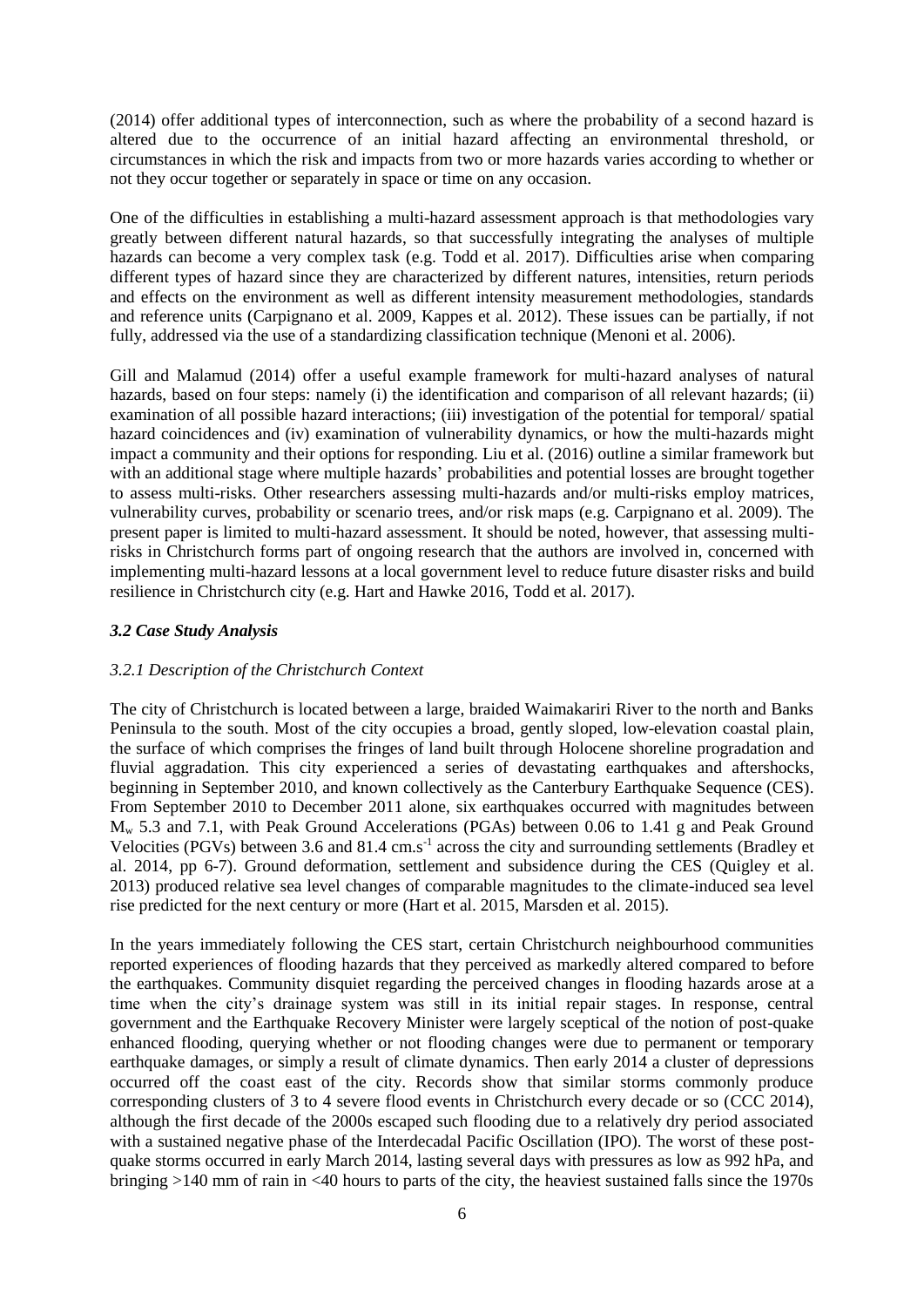(Allen et al. 2014). Simultaneously, local estuary and sea levels were elevated due to the occurrence of cyclical low-frequency high tides augmented by the storm surge produced by the low pressure system. Severe flooding ensued across coastal areas of the city as well as in some inland suburbs characterised by natural basins or topographic depressions.

Review and hydrological modelling studies after the March 2014 floods identified that, although Christchurch has long been susceptible to flooding under such meteorological conditions, certain CES factors had enhanced the city's fluvial, pluvial and coastal flooding hazards and contributed to the March 2014 experiences (Allen et al. 2014, CCC 2014, Hart et al. 2015, Hart and Hawke 2016, Todd et al. 2017). Key factors included changes in the city's geomorphology due to earthquake-induced land deformation and liquefaction, as well as post-earthquake construction activities creating watercourse and drainage system obstructions, plus disruption to the regular stormwater maintenance regime of things as simple as the autumn clearance of leaves and other debris from gutters and roadside sumps. In some areas flooding occurred mostly as a result of the earthquake impacts, while in other areas the earthquake effects served to increase inundation depths and extents for already flood-prone environments. Eventually public pressure plus findings from council and independent research studies, led to a change in the categories of earthquake damage recognised by the New Zealand government under the Earthquake Commission, the national insurance system for losses from natural hazards: the category "Increased Flooding Vulnerability" (IFV) was added. Moreover, the CES and post-quake flooding events produced an unprecedented opportunity for scientific, engineering and governance communities worldwide to deepen understanding of the multi-hazard interactions that can occur between earthquakes and various types of flooding in urban coastal settings. In this paper we use these understandings to underpin our multi-hazard assessment framework in order to predict and measure impacts and provide a decision support tool for building urban resilience.

## *3.2.2 A Initial Framework for Earthquake-Flooding Multi-Hazard Assessment*

Here we outline a simple, novel approach to analyzing the key interconnections, cascades and feedbacks between 'earthquake' and 'flood' types of hazard in coastal city settings. Tables 1 and 2 illustrate our summary of natural and built environment components of earthquake and flooding phenomena, respectively (step 1). For earthquakes, we include associated cascading hazards such as liquefaction and tsunami, while for flooding we include elements related to fluvial, pluvial, groundwater and coastal types of flooding. The elements of each hazard type were categorized into those that could be altered by earthquake-flooding multi-hazard interactions (step 2). Tables 1 and 2 are to be read horizontally, with each row containing elements associated with the primary category in the first column, and being independent of any other row (i.e. no vertical order exists in the table beyond the header column). With the exception of tsunami, these earthquake and flooding hazard elements and multi-hazard effects were all observed in Christchurch during or after the CES and March 2014 flooding events (Figure 1).

This approach recognizes that, in a multi-hazard assessment context, it is not possible to provide a clear demarcation between hazards and vulnerabilities. The vulnerabilities of natural and built environment elements to one kind of hazard can, and should in fact, be regarded as hazardous elements for other phenomena. For example, the seismic vulnerability of a stormwater network, including the different levels and extents of damage sustained during an earthquake event, should be regarded as a key factor influencing flooding hazards. A first example of implementation of this concept is the work of Cavalieri et al. (2015, 2016), which investigates to what extent a storm might generate flooding should it occur in an area recently struck by a severe earthquake, where damaged stormwater and wastewater systems have not yet been fully repaired.

## **4. DISCUSSION**

In her insightful paper, Kamat (2015, 529) states that "*the assessment of seismic and flood risk of urban areas depends mainly on the quality of the data available and the source of these datasets*". Based on our conceptual review, plus observations from the CES and subsequent flooding in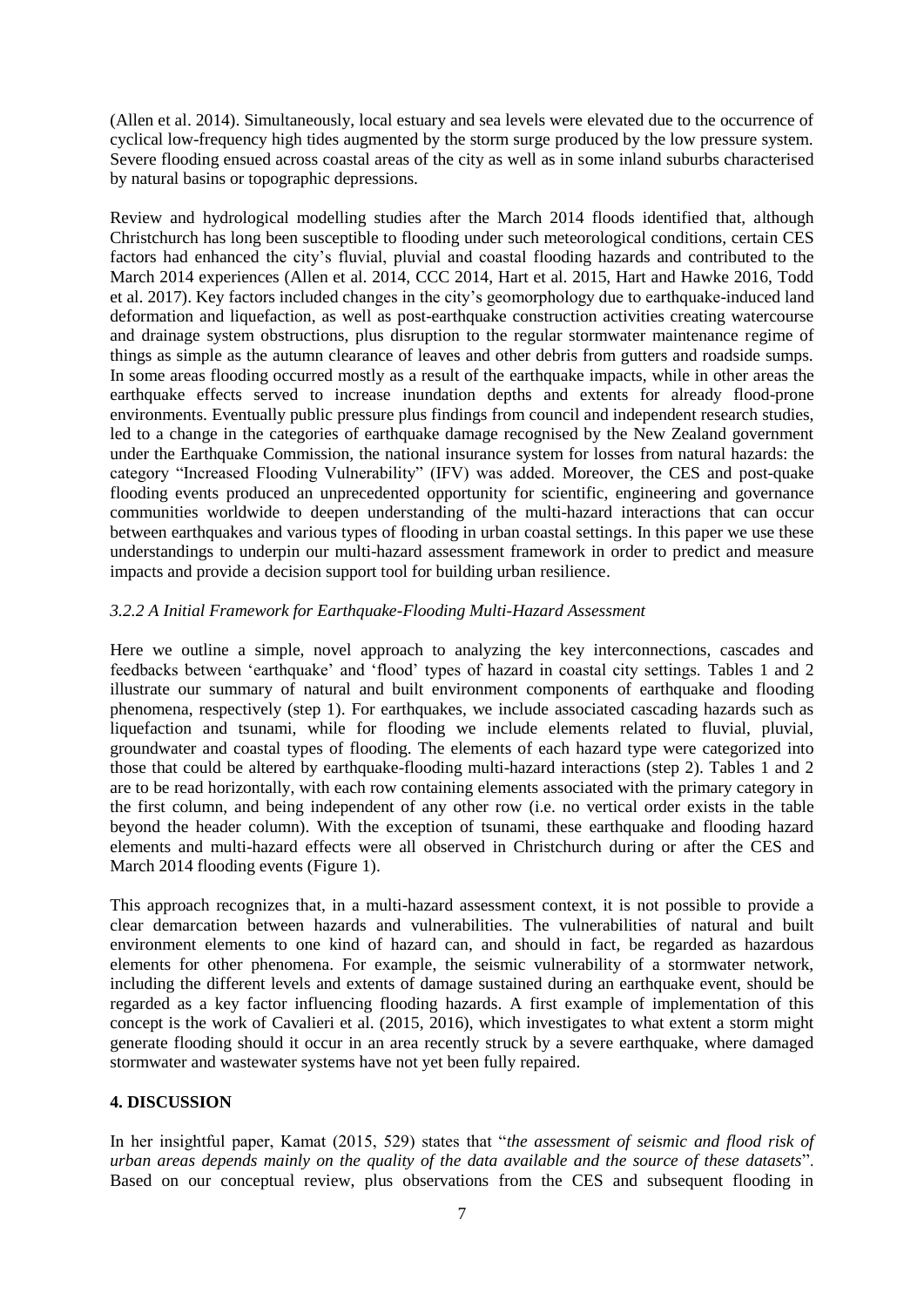Table 1. Summary of natural and built environment elements that contribute to earthquake and their associated cascading hazards, including identification of elements which potentially affect or are affected by flooding (with respect to earthquake effects, *blue* indicates potential increases while *white* indicates no likely changes, in response to flooding multi-hazard interactions).

| <b>Faulting:</b>                  | tectonic<br>deformations                                                | surface<br>ruptures                                      | tsunami<br>intensity, reach<br>& effects                                                | topography &<br>sediment<br>deposit nature                                       |                                                                  |
|-----------------------------------|-------------------------------------------------------------------------|----------------------------------------------------------|-----------------------------------------------------------------------------------------|----------------------------------------------------------------------------------|------------------------------------------------------------------|
| <b>Seismic energy</b><br>release: | peak ground<br>velocities &<br>accelerations                            | soil<br>settlement<br>and cyclic<br>mobility             | mass movement<br>(erosion,<br>landslides, rock<br>falls)                                | liquefaction<br>effects (lateral<br>spreading,<br>sediment/<br>water release     | topography,<br>soil<br>structure,<br>sediment<br>deposition      |
| <b>Built</b><br>environment:      | building,<br>bridge & port<br>structural<br>integrity $\&$<br>usability | $\dim \&$ levee<br>(stopbank)<br>structural<br>integrity | pipe & channel<br>network<br>structural<br>integrity,<br>capacity $\&$<br>functionality | surface<br>material<br>nature/<br>integrity<br>(roads, swales,<br>paving, parks) | electricity,<br>gas, fuels<br>telecom.<br>network<br>functioning |

Table 2. Summary of natural and built environment elements of flooding hazards, including identification of elements which potentially affect or are affected by earthquakes (with respect to flooding effects, *blue* indicates potential increases while *green* indicates potential decreases &/ or increases, and *white* indicates no likely changes, in response to earthquake multi-hazard interactions). FMA = Flood Management Areas (in Christchurch these indicate exposure to '1 in 50' and '1 in 200' year floods).

| <b>Rainfall:</b>                                 | temporal<br>variability &<br>clustering           | spatial<br>variability                                            | rainfall<br>intensity                                       | surface<br>water<br>runoff                              | surface<br>infiltration                                             |
|--------------------------------------------------|---------------------------------------------------|-------------------------------------------------------------------|-------------------------------------------------------------|---------------------------------------------------------|---------------------------------------------------------------------|
| Land:                                            | elevations<br>above<br>sea level &<br>river banks | gradients,<br>catchments,<br>basins                               | surface cover,<br>permeability,<br>vegetation,<br>roughness | geology,<br>soil types,<br>land<br>mobility,<br>erosion | <b>FMA</b><br>category $\&$<br>building<br>floor level<br>standards |
| <b>Natural</b><br>channels:<br>(rivers, streams) | base flows &<br>quick flows                       | channel<br>capacities:<br>cross-sections,<br>sedimentation        | channel bed<br>profile,<br>water surface<br>profile         | bank/<br>stopbank<br>integrity $\&$<br>elevations       | flood plain<br>elevations,<br>topography                            |
| <b>Stormwater</b><br>system built<br>components: | soakage pits,<br>detention<br>basins,<br>wetlands | grates, sumps,<br>inlets, outlets,<br>culverts, gates,<br>bridges | road & swale<br>secondary<br>flow paths                     | pipe<br>diameter,<br>material,<br>slope,<br>depth       | gravity $\&$<br>pump<br>systems                                     |
| Groundwater:                                     | elevation<br>above<br>sea level                   | water table<br>surface slope                                      | depth below<br>land surface                                 | pressure                                                | sea level<br>responsive-<br>ness                                    |
| Ocean:                                           | relative mean<br>sea level                        | estuary capacity<br>& tidal prism                                 | extreme tides<br>inundation<br>zones                        | storm surge<br>reach                                    | potential<br>tsunami<br>inland<br>reach                             |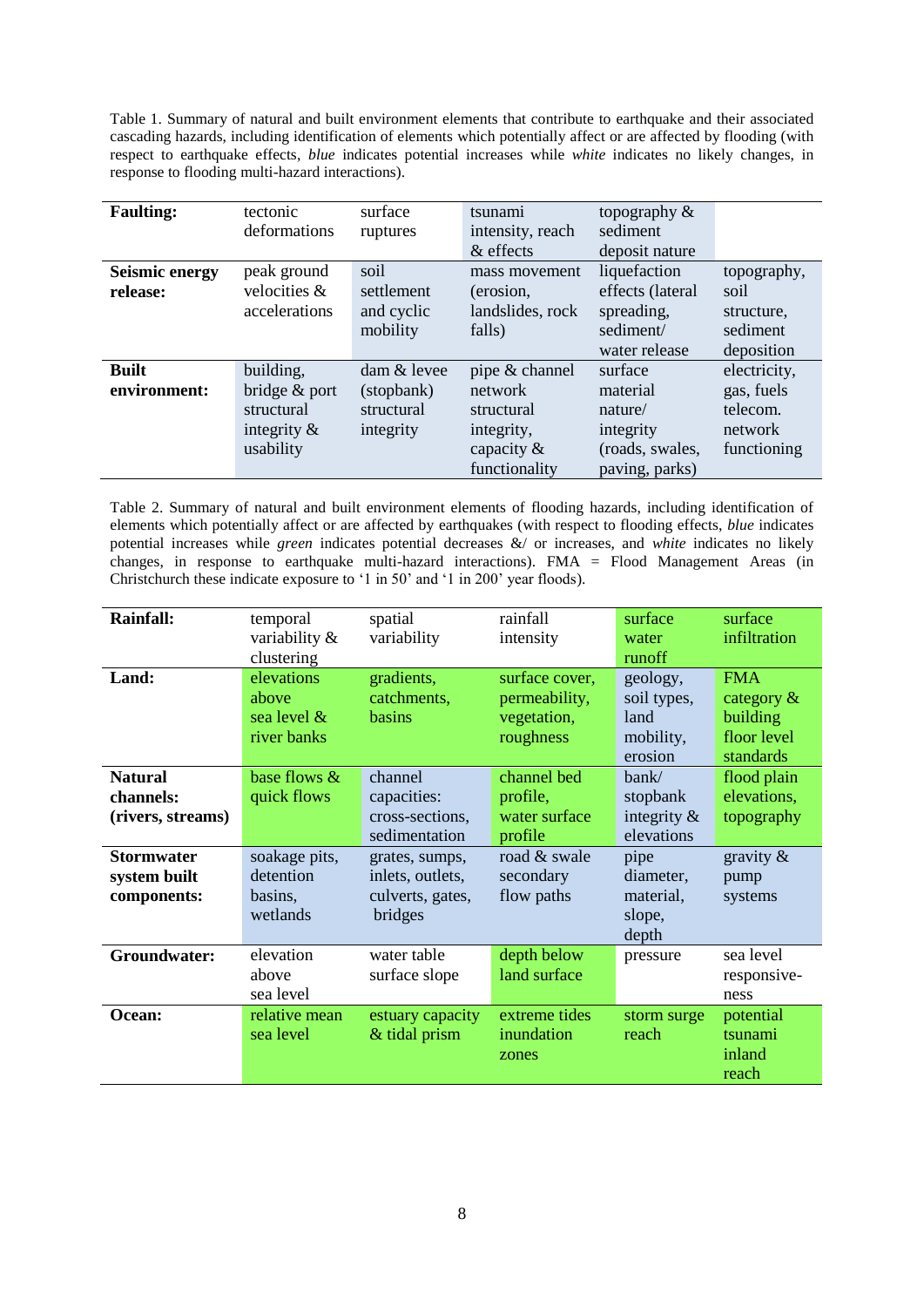

Figure 1. Multi-hazard interactions observed in Christchurch after the CES: (a) earthquake-induced rockfalls alongside the estuary threatened outlet dynamics and thus drainage, leading to significant post-quake flood prevention remediation works, (b) CES subsidence caused a 20% reduction in the estuary tidal prism thereby reducing drainage capacity during large flood events, (c) liquefaction induced flooding, (d) CES and post-quake response shoreline alterations affecting flood management, (e) a March 2014 flooded river-proximal road that had experienced subsidence during the CES, (f) road and swale flooding, with CES damage to gutter and sump structures visible in the foreground, (g) flooding in front of an earthquake damaged and waste-water disconnected brick dwelling in the background, and (h) flooding in front of an earthquake damaged electrical substation. Photo credits: Marney Brosnan and Su Young Ko.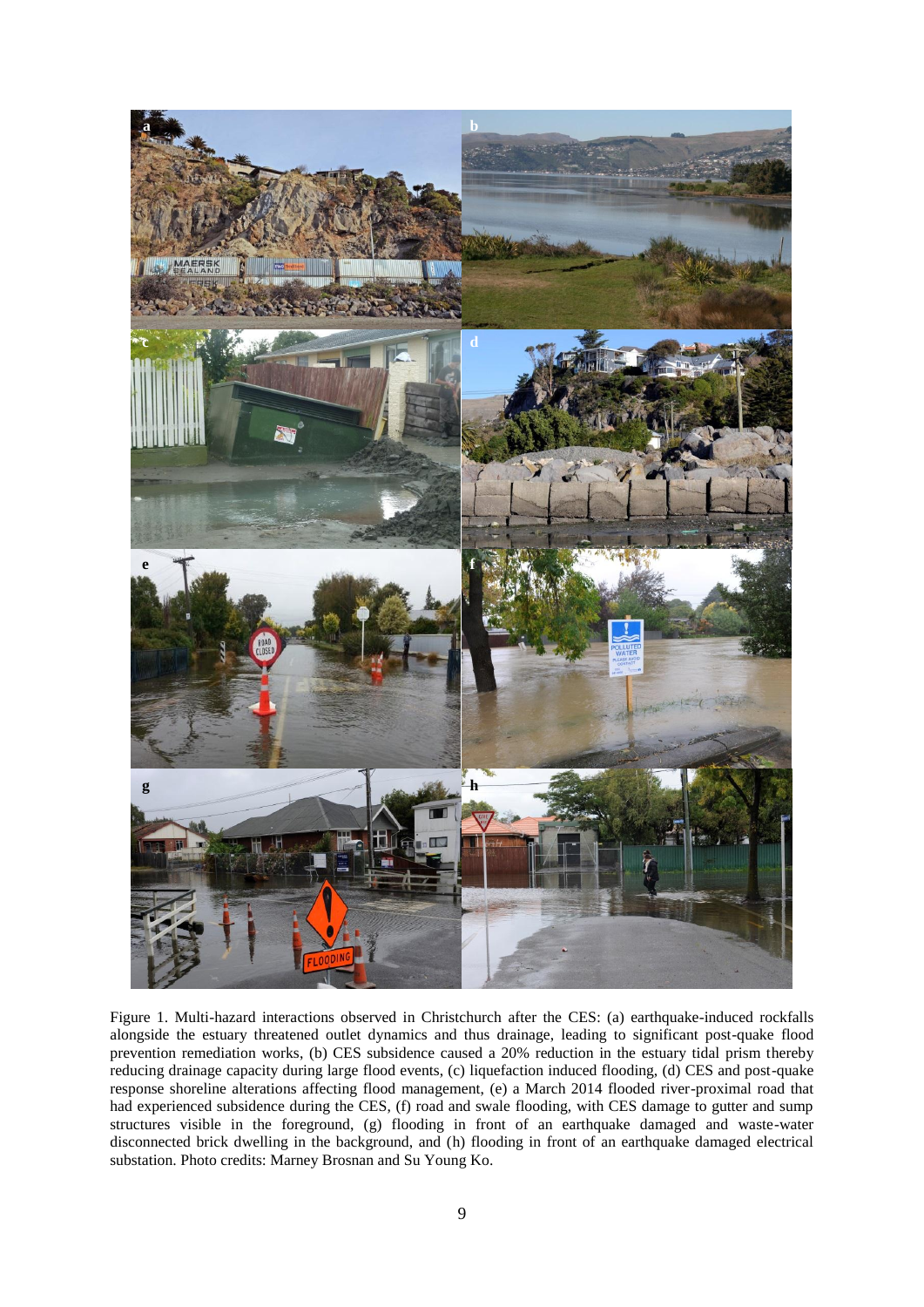Christchurch city, we would argue that the effectiveness of any such assessment is also strongly contingent on recognition and identification of the multi-hazard interrelations that might enhance, reduce or otherwise modify the potential effects of any natural hazard occurrences.

The Christchurch case study findings reinforce the non-discrete, highly-interconnected nature of socalled geological and hydrological hazard categories. Observations reveal how earthquake effects can significantly increase a city's susceptibility to several types of flooding, including via vertical tectonic movements, liquefaction induced settlement, and lateral spreading. Liquefaction and lateral spreading, in addition to sedimentation, may reduce river and estuary capacities (Hart et al. 2015). Earthquake effects can significantly affect overland and river channel flow, including damage to existing engineered flood protection and stormwater system components, and other key features involved in water storage and conveyance such as land surfaces, roads, swales, and soakage features. This has been an ongoing issue for lifelines systems in Christchurch, where multi-hazard interactions have undermined design standards and affected the functionality of the three waters and roading infrastructures for years post-quake (Allen et al. 2014, Filion and Sands 2016, Hart and Hawke 2016). Consequential risk changes included those in the likely future impacts of extreme weather events, coastal erosion and inundation, tsunami, groundwater rises, local and regional floods, and hill slope instability. Christchurch is now also beginning to recognize that the city's exposure to earthquake hazards has altered via hydrological feedback mechanisms such as the extension of liquefaction hazard zones due to reduced depths between subsided ground surfaces and groundwater tables.

The rebuild, recovery and regeneration phases in post-CES Christchurch demonstrate why the fundamental interconnections that exist between so-called 'seismic', 'hydrological', 'shallow earth', 'coastal' and other categories of natural and anthropogenic hazard need to be explicitly recognized and capitalized upon to enhance urban resilience (e.g. Allen et al. 2014, Hart et al. 2015, Hart 2016, Hart and Hawke 2016, Todd et al. 2017). In the initial stages of the rebuild, many of these interconnections went unrecognized. Notwithstanding the devastating effects on individuals and communities, one could argue that the city as a whole was somehow 'fortunate' to experience the 2014 cluster of extreme rainfalls and subsequent floods, amongst other smaller events, as a tangible demonstration of the effects of ignoring multi-hazard interactions, while still less than half-way though the engineered lifelines repair and recovery phase.

Recent international events indicate that multi-hazard environments are likely more typical than not for 21st century settlements, at least around the Pacific, as tragically epitomized by the 2011 Great Disaster of East Japan's seismic, tsunami and technological (nuclear) hazard events, and as evidenced in the 1999 Chi Chi Taiwan, 2008 Wenchuan China, and 2016 Kumamoto Japan earthquakes. With predicted changes in climate and ocean dynamics due to anthropogenic disruption, the exposure of many coastal cities and megacities to multi-hazard effects will likely increase if such effects continue to be under-recognized and underrated in planning, design and hazard mitigation practices.

Living through such an experience has increased recognition amongst Christchurch residents, and the New Zealand science, engineering, and government communities, of the realities of multi-hazard interactions and their role in potentially enhancing or creating disasters. For example, seismic damage and risk considerations alone initially led the Crown to purchase around 5400 households along the Avon River corridor so that buildings could be cleared and future earthquake risk reduced. But now plans exist to utilize the hydrology of this newly vacated floodplain and its linked river and wetland features to mitigate not only future earthquake risks but also the effects of ongoing and accelerating sea level rise and flooding hazards, while enhancing social, amenity, ecological and cultural values.

Christchurch applied to be a part of the 100 Resilient Cities network in 2013 and experience as a member has fed into our post-CES perspective on urban regeneration. In this context of heightened multi-hazard awareness and understanding, we are hopeful that recognition of the multi-hazard nature of low-lying seismically active coastal settlements will help local recovery and regeneration efforts, as well as transformations of settlements in similar coastal locations elsewhere, to produce better places to live for current and future generations, in line with the aspirations of UNEP's (1992) Agenda 21.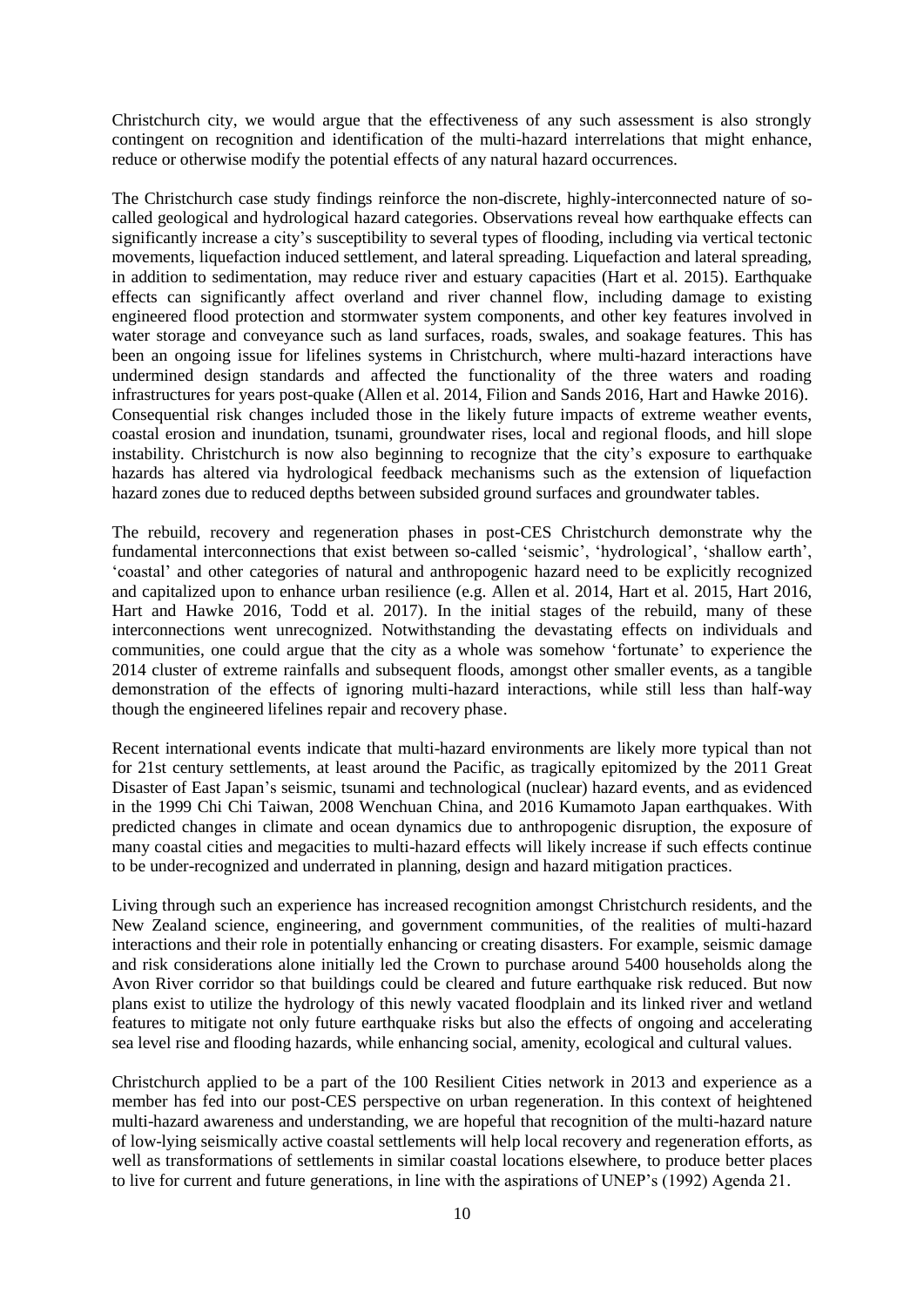#### **5. CONCLUSIONS**

The multi-hazard assessment framework described in this paper, was conceived by collating and analyzing published information on hazard versus multi-hazard perspectives, plus observations from earthquake-flooding interactions in Christchurch following the CES, amongst other studies. The resultant initial analysis framework demonstrates that the effectiveness of any hazard assessment approach may be strongly contingent on recognition and identification of multi-hazard interrelations that can enhance, reduce or otherwise modify the effects any natural hazard event. While our approach was developed from local scientific and engineering observations in Christchurch, New Zealand, it is transferable for use by multiple stakeholders for supporting many types of multi-hazard assessment and resilience enhancement exercise, pre or post disaster, in seismically active, flood prone environments. Moreover, the broader approach and lessons learned from comparing hazards versus multi-hazards is transferable beyond the earthquake-flooding hazard nexus to the evaluation of different types of natural hazard phenomena in different multi-hazard environments.

#### **6. ACKNOWLEDGMENTS**

Thanks to D. Holland for earlier multi-hazard analysis contributions, and to colleagues at Christchurch City Council and Jacobs for the collaborative evolution of this thematic work into an applied project.

#### **7. REFERENCES**

Adger WN, Hughes TP, Folke C, Carpenter SR, Rockstrom J (2005). Social-Ecological Resilience to Coastal Disasters. *Sciences*, 309:1036-1039.

Alexander DE (2014). Communicating earthquake risk to the public: the trial of the "L'Aquila Seven". *Natural Hazards*,72(2): 1159-1173.

Allen J, Davis C, Giovinazzi S, Hart DE (Eds) (2014). Geotechnical and flooding reconnaissance of the 2014 March flood event post 2010-2011 Canterbury earthquake sequence, NZ. Report No. GEER035.

Berz G, Kron W, Loster T, Rauch E, Schimetschek J, Schmieder J, Siebert A, Smolka A, Wirtz A (2001). World map of natural hazards – A global view of the distribution and intensity of significant exposures. *Natural Hazards*, 23(2): 443-465.

Blaikie P, Cannon T, Davis I, Wisner B (2014). *At Risk: Natural Hazards, People's Vulnerability and Disasters*  (2nd Edn). Routledge, UK.

Bradley BA, Quigley MC, van Dissen RJ, Litchfield NJ (2014). Ground motion and seismic source aspects of the Canterbury Earthquake Sequence. *Earthquake Spectra* 30(1): 1-15.

Budimir M, Atkinson P, Lewis H (2014). Earthquake-and-landslide events are associated with more fatalities than earthquakes alone. *Natural Hazards*, 72(2): 895-914.

Budimir M, Duncan M, Gill J (2016) UNISDR briefing paper with reference to proposed definition in 'Information Document on Terminology for Disaster Risk Reduction' of 'multi-hazard early warning system'. Available from:<https://drive.google.com/file/d/0Bzuh3zrCojYWaXRyY2lidjRQWE0/view>

Carpignano A, Golia E, Di Mauro C, Bouchon S, Nordvik JP (2009). A methodological approach for the definition of multi‐risk maps at regional level: first application. *Journal of Risk Research*, 12: 513-534.

Cavalieri F, Franchin P, Ko SY, Giovinazzi S, Hart DE (2015). Probabilistic assessment of increased flooding vulnerability in Christchurch City after the Canterbury 2010-2011 Earthquake Sequence, New Zealand. *Proceedings of 12th International Conference on Applications of Statistics and Probability in Civil Engineering* (ICASP12), July 12-15, 2015, Vancouver, Canada.

Cavalieri F, Franchin P, Giovinazzi S (2016). Earthquake-altered flooding hazard induced by damage to storm water systems. *Sustainable and Resilient Infrastructure*, 1(1-2): 14-31.

CCC, Christchurch City Council (2014). Mayoral Flood Taskforce Temporary Flood Defence Measures Final Report – Part B: Issues and Options. Report 14/894027, 120 pp.

Davis CA, Giovinazzi S, Hart DE (2015). Liquefaction induced flooding in Christchurch, New Zealand. 6<sup>th</sup> International Conference on Earthquake Geotechnical Engineering, Christchurch, New Zealand, 5pp.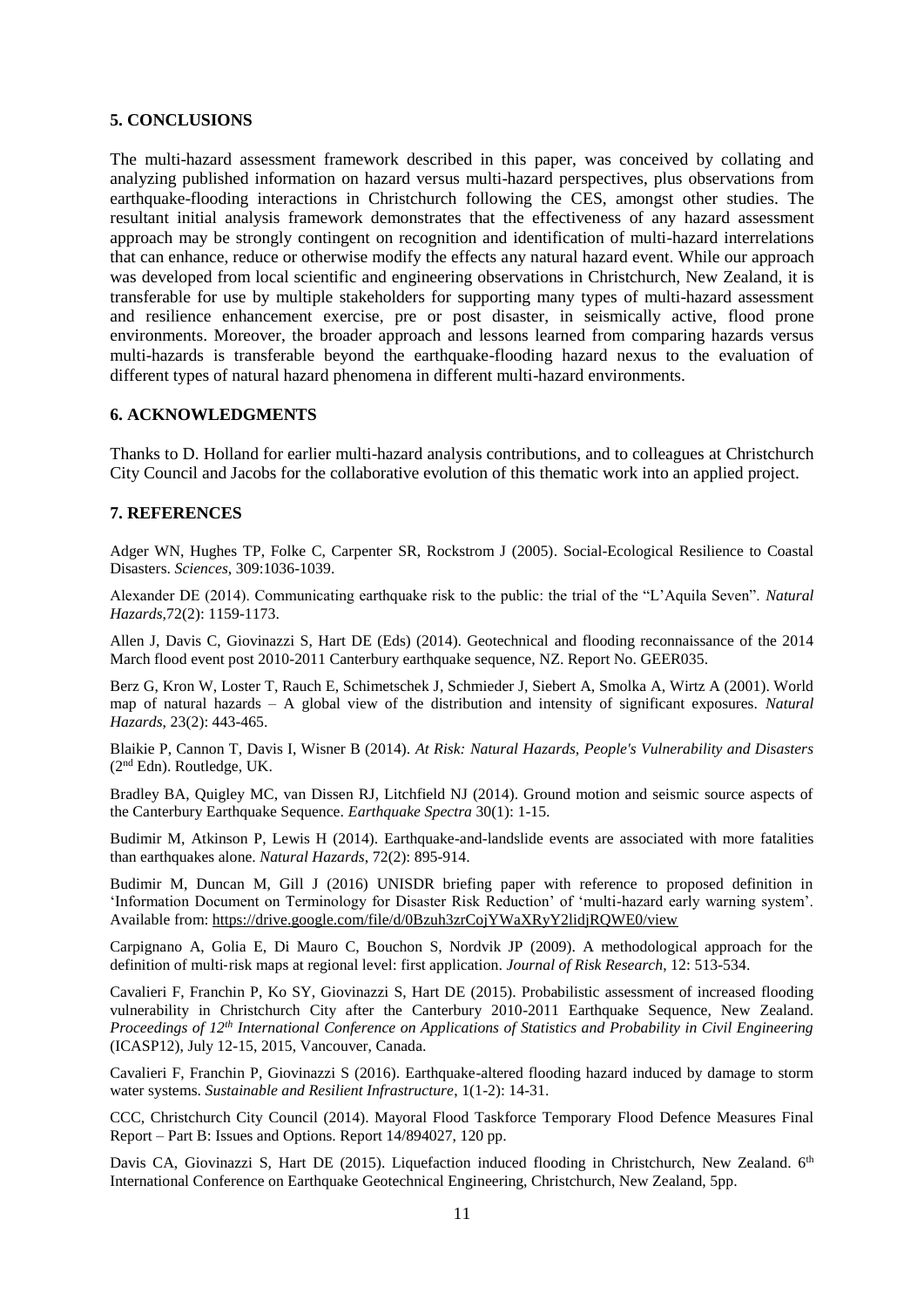Dilley M (2005). *Natural Disaster Hotspots: A Global Risk Analysis* (vol. 5). World Bank Publ., Washington.

Filion P, Sands G (2016). *Cities at Risk: Planning for and Recovering from Natural Disasters*. Routledge, UK.

Ger JJ (Ed.) (2010). *Assessments of Regional and Global Environmental Risks: Designing Processes for the Effective Use of Science in Decision Making*. Routledge, London.

Gill JC, Malamud BD (2014). Reviewing and visualizing the interactions of natural hazards. *Reviews of Geophysics*, 52(4): 680-722.

Hallegatte S, Green C, Nicholls RJ, Corfee-Morlot J (2013). Future flood losses in major coastal cities. *Nature Climate Change*, 3(9): 802-806.

Hart DE (2016). *Opening Keynote Address: Laboratory Christchurch: Redefining stormwater system resilience in a multi-hazard environment.* Nelson, NZ: Waters New Zealand Stormwater Conference, 18/04/16.

Hart DE, Byun D-S, Giovinazzi S, Hughes MW, Gomez C (2015) Relative sea level changes on a seismically active urban coast: Observations from laboratory Christchurch. *Proceedings of the Australasian Coasts and Ports Conference*, 15-18 Sep. Auckland, New Zealand, 6pp.

Hart DE, Gomez C (2013). Coastal quakes: observations and analyses from backyard Christchurch to 21st Century coastal megacities. *Coastal News*, 54: 1-3.

Hart DE, Hawke KA (2016). Multi-hazard flooding interactions in the Ōpwāho Heathcote catchment, Christchurch, New Zealand. Integrated Coastal Research Group Report 11/16 prepared for Christchurch City Council and Jacobs, University of Canterbury, Christchurch, New Zealand, 45pp.

Jung JY, Moro M (2014). Multi-level functionality of social media in the aftermath of the Great East Japan Earthquake. *Disasters*, 38(s2): 123-143.

Kaku K, Aso N, Takiguchi F (2015). Space-based response to the 2011 Great East Japan Earthquake: lessons learnt from JAXA's support using earth observation satellites. *International Journal of Disaster Risk Reduction*, 12: 134-153.

Kamat R (2015). Planning and managing earthquake and flood prone towns. *Stochastic Environmental Research and Risk Assessment*, 29(2): 527-545.

Kappes MS, Keiler M, Von Elverfeldt K. (2012). Challenges of analyzing multi-hazard risk: A review. *Natural Hazards*, 64: 1925–1958.

Kato F, Suwa Y, Watanabe K, Hatogai S (2013). Damages to shore protection facilities induced by the Great East Japan Earthquake Tsunami. *Journal of Disaster Research*, 8(4): 612-625.

Kobe city (2017). Natural hazard information. Accessed 25/11/17 from: http://www.city.kobe.lg.jp/safety/prevention/map/hazardIntroduction/flow\_01\_en. html

Lamb, J. (Ed.) (1997). *Risks & Realities: A Multi-disciplinary Approach to the Vulnerability of Lifelines to Natural Hazards*. Centre for Advanced Engineering, University of Canterbury.

Liu B, Siu YL, Mitchell G (2016). Hazard interaction analysis for multi-hazard risk assessment: A systematic classification based on hazard-forming environment. *Natural Hazards and Earth System Sciences*, 16: 629-642.

Marsden, I.D., Hart, D.E., Reid, C.M. And Gomez, C. (2015). Earthquake Disturbances. *In:* M.J. Kennish (Ed), Encyclopedia of Estuaries, Springer, Dordrecht.

Meerow S, Newell JP, Stults M (2016). Defining urban resilience: A review. *Landscape and Urban Planning*, 147: 38-49.

Menoni S, Galderisi A, Ceudech A, Federico N, Delmonaco G, Margottini C (2006). Harmonized hazard, vulnerability and risk assessment methods informing mitigation strategies addressing land-use planning and management. Deliverable 5.1, Armonia.

Mileti D (1999). *Disasters by Design: A Reassessment of Natural Hazards in the United States*. Joseph Henry Press, Washington DC.

Montz BE, Tobin GA, Hagelman RR (2017). *Natural Hazards: Explanation and Integration*. Guilford Publ.

Nicholls RJ, Cazenave A (2010). Sea-level rise and its impact on coastal zones. *Science*, 328(5985): 1517-1520.

NZGD, New Zealand Geotechnical Database (2017). *New Zealand Geotechnical Database*. Accessed October 2017 from: [https://www.nzgd.org.nz](https://www.nzgd.org.nz/)